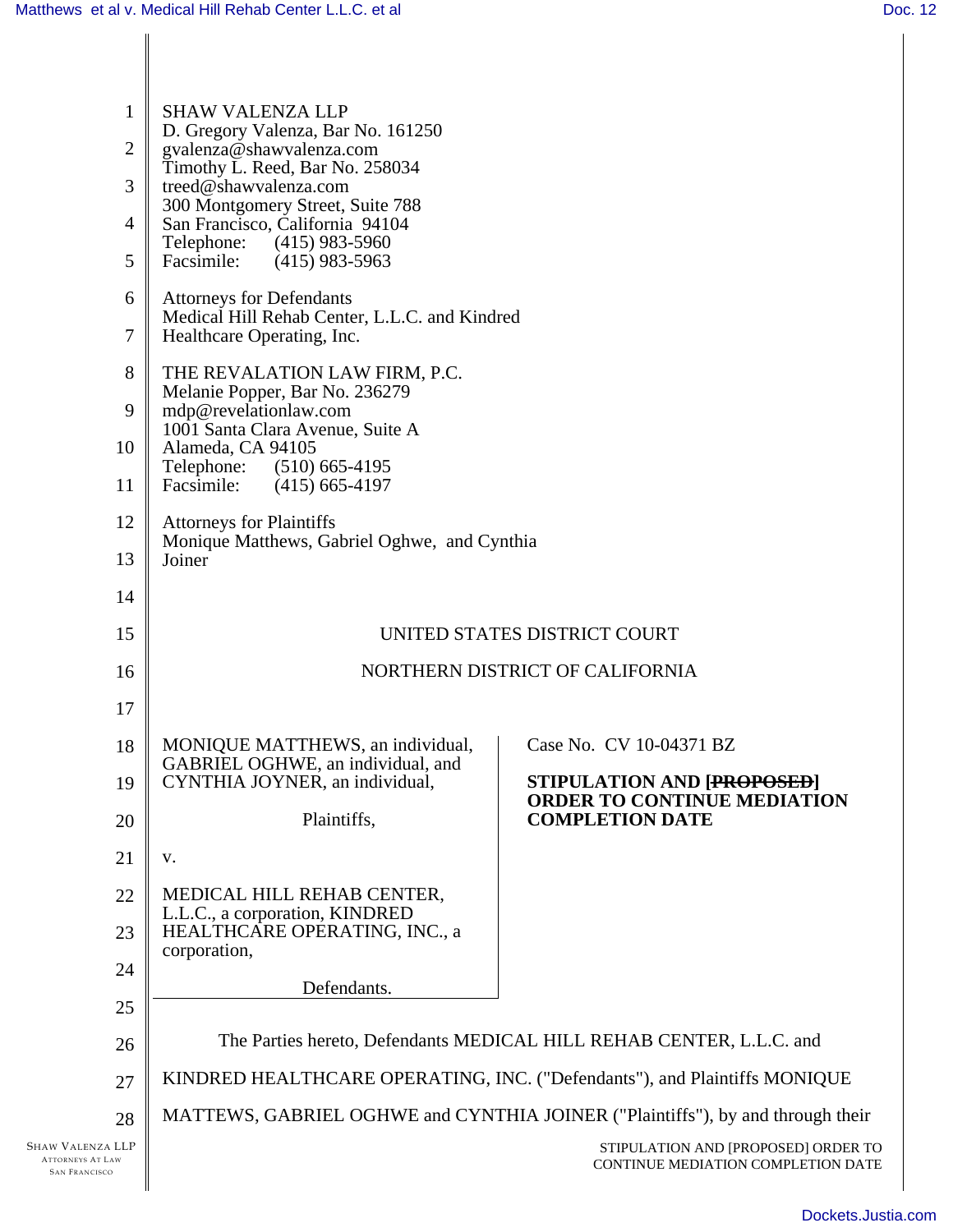| $\mathbf{1}$                                    | undersigned counsel, hereby stipulated and agree to this request for an order continuing the      |                                                                                    |  |
|-------------------------------------------------|---------------------------------------------------------------------------------------------------|------------------------------------------------------------------------------------|--|
| $\overline{2}$                                  | mediation completion date for this matter:                                                        |                                                                                    |  |
| 3                                               | 1.<br>On April 18, 2011, the Court issued its Order Scheduling Jury Trial and Pretrial            |                                                                                    |  |
| $\overline{4}$                                  | Matters. In that Order, the Court directed the Parties to conduct a mediation within 90 days, if  |                                                                                    |  |
| 5                                               | possible. Accordingly, the mediation was to be completed by July 17, 2011.                        |                                                                                    |  |
| 6                                               | 2.<br>The Parties originally scheduled mediation with Barbara S. Bryant, Esq. for                 |                                                                                    |  |
| 7                                               | July 13, 2011. However, due to scheduling conflicts and despite diligent efforts, the Parties and |                                                                                    |  |
| 8                                               | the Mediator agreed to continue the mediation to August 16, 2011.                                 |                                                                                    |  |
| 9                                               | 3.                                                                                                | Therefore, the Parties jointly request the July 17, 2011 mediation completion date |  |
| 10                                              | be continued until August 16, 2011, or as soon thereafter as otherwise possible.                  |                                                                                    |  |
| 11                                              | SO STIPULATED:                                                                                    |                                                                                    |  |
| 12                                              |                                                                                                   |                                                                                    |  |
| 13                                              | Dated: August 10, 2011                                                                            | <b>SHAW VALENZA LLP</b>                                                            |  |
| 14                                              |                                                                                                   |                                                                                    |  |
| 15                                              |                                                                                                   | By: /s/D. Gregory Valenza                                                          |  |
| 16                                              |                                                                                                   | D. Gregory Valenza                                                                 |  |
| 17                                              |                                                                                                   | Timothy L. Reed<br><b>Attorneys for Defendants</b>                                 |  |
| 18                                              |                                                                                                   | Medical Hill Rehab Center, L.L.C. and<br>Kindred Healthcare Operating, Inc.        |  |
| 19                                              | Dated: August 10, 2011                                                                            |                                                                                    |  |
| 20                                              |                                                                                                   | REVELATION LAW FIRM, P.C.                                                          |  |
| 21                                              |                                                                                                   |                                                                                    |  |
| 22                                              |                                                                                                   | By: /s/Melanie Popper                                                              |  |
| 23                                              |                                                                                                   | Melanie Popper<br><b>Attorneys for Plaintiffs</b>                                  |  |
| 24                                              |                                                                                                   | Monique Matthews, Gabriel Oghwe and<br>Cynthia Joiner                              |  |
| 25                                              |                                                                                                   |                                                                                    |  |
| 26                                              | 186718.1.00133.038                                                                                |                                                                                    |  |
| 27                                              |                                                                                                   |                                                                                    |  |
| 28<br>Shaw Valenza LLP                          |                                                                                                   |                                                                                    |  |
| <b>ATTORNEYS AT LAW</b><br><b>SAN FRANCISCO</b> | $-2-$                                                                                             | STIPULATION AND [PROPOSED] ORDER TO<br>CONTINUE MEDIATION COMPLETION DATE          |  |
|                                                 |                                                                                                   |                                                                                    |  |